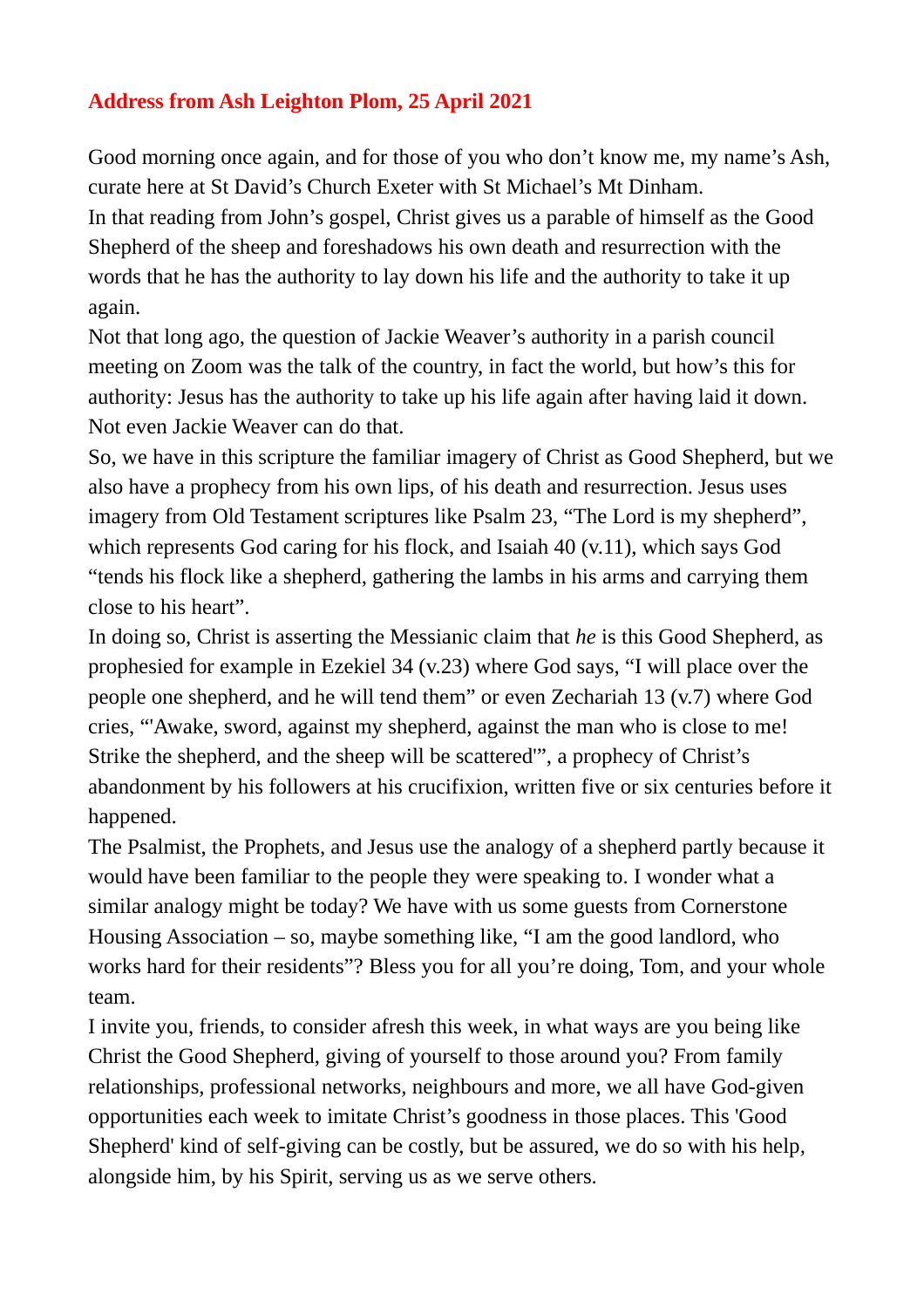Close your eyes for a moment… see the care and love of the Good Shepherd, the provision he makes for his sheep. Imagine the way they hear his voice, perhaps as he speaks familiarly to them as they come into the fold. Feel the way they know him and trust him.

Contrast this with the way sheep flee from danger, this way they know to listen to their shepherd for their own safety. Picture a flock of sheep running in, responding to a call from their shepherd? In the parable we have the Good Shepherd contrasted with a wolf who attacks the flock. I wonder, how well do you know the voice of your Shepherd, and how good are you at fleeing to him, away from danger? You can always get to know him better by spending more time reading or listening to his Word, and having communion with him in the Sacrament we will share together shortly.

I'd be remiss if I didn't weave in the reading we had from Acts, too, hinging on that word Cornerstone, with our guests here today. In that reading, Saint Peter and Saint John were brought before the Jewish high council, condemned for preaching Christ crucified and raised from the dead, but instead of cowering at the threats and coercion from the authorities, these bold Christians seize the opportunity to share the good news again, even with their persecutors.

They face trial for preaching Christ's resurrection as though this were a crime, but Peter and John know rather that sharing Jesus with those who don't yet know him is in fact the best service we can offer God or people. Christians today are sometimes charged in a similar way – like sharing our faith is not allowed – but what if we reclaimed the faith Peter and John show, built on this knowledge that sharing our faith in Christ's resurrection is the greatest service we can offer.

Talking about Christianity with friends can be terrifying, and so Peter and John's confidence is all the more remarkable when we consider that the same people putting them on trial had crucified Jesus only a few weeks before, and the disciples had hidden themselves in a locked room after the crucifixion for fear of their own lives. But now, after the resurrection, we see this awesome boldness in their speech. Those who know that Christ is risen, who have been with him in Word and Sacrament, praying in his name, can conduct themselves even with Christ's authority, for Jesus said, "All authority in heaven and on earth has been given to me. Therefore, go and make disciples…" (Matthew 28.18-20) and "Behold, I give you the authority". (Luke 10.19)

So Peter preaches, "Let it be known to you, and to all the people, that this Jesus, whom you crucified, God has raised from the dead." He asserts the resurrection as the